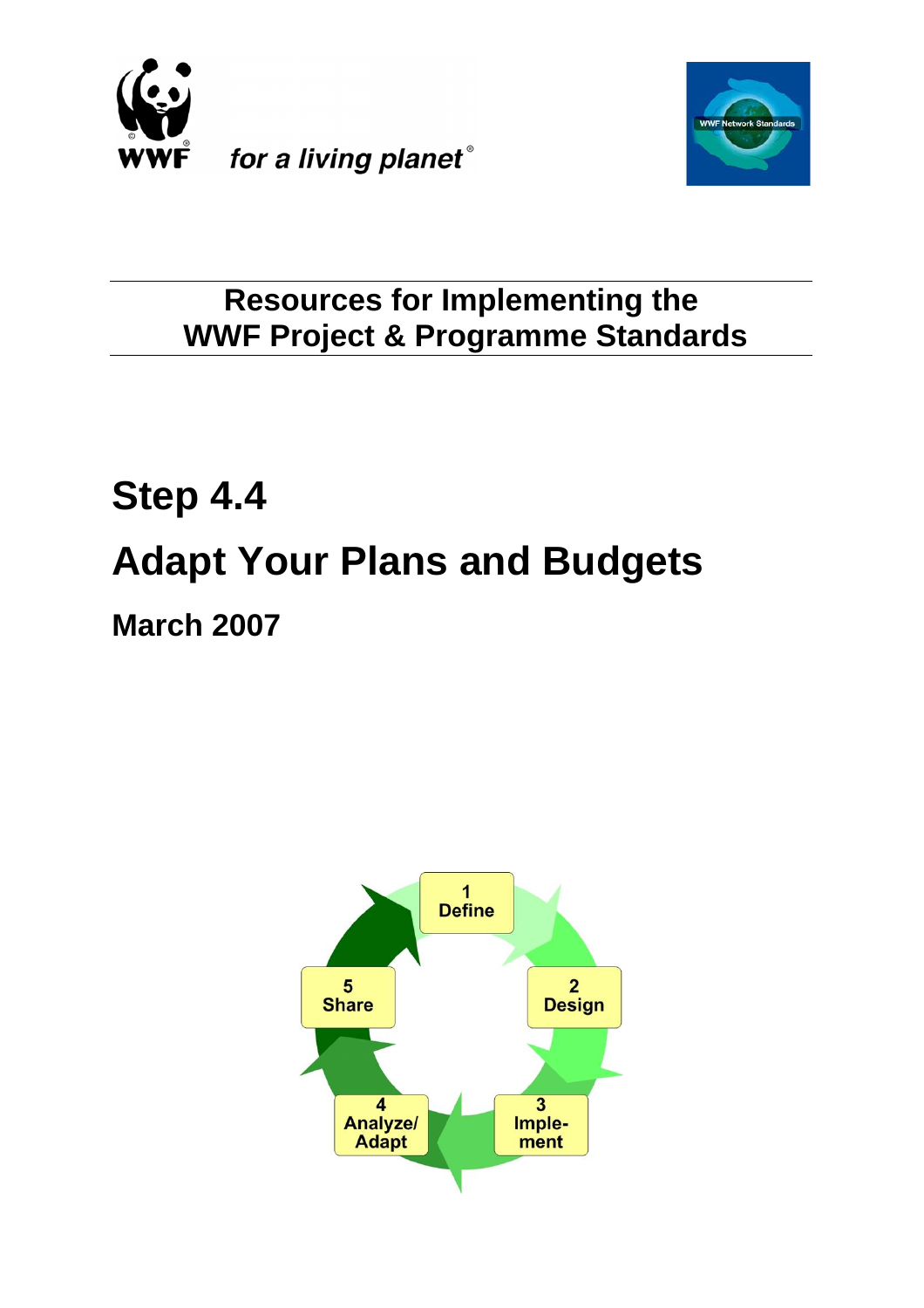



# **Step 4.4 Adapt Your Plans and Budgets**

### **Contents**

| 2. Define what you will change, how you will change it, and why you will change it3 |  |
|-------------------------------------------------------------------------------------|--|
| 3. Maintain strong relationships and communication with partners and stakeholders 4 |  |
|                                                                                     |  |
|                                                                                     |  |

This document is intended as a guidance resource to support the implementation of the *WWF Standards of Conservation Project and Programme Management.* Although each step in these *Standards* must be completed, the level of detail depends on the circumstances of individual projects and programmes. Accordingly, each team will have to decide whether and to what level of detail they want to apply the guidance in this document.

This document may change over time; the most recent version can be accessed at: <https://intranet.panda.org/documents/folder.cfm?uFolderID=60988>

 $\overline{\phantom{a}}$ 

**Written by:** Will Beale, WWF-UK **Edited by:** Foundations of Success

Please address any comments to Sheila O'Connor [\(soconnor@wwfint.org](mailto:soconnor@wwfint.org)).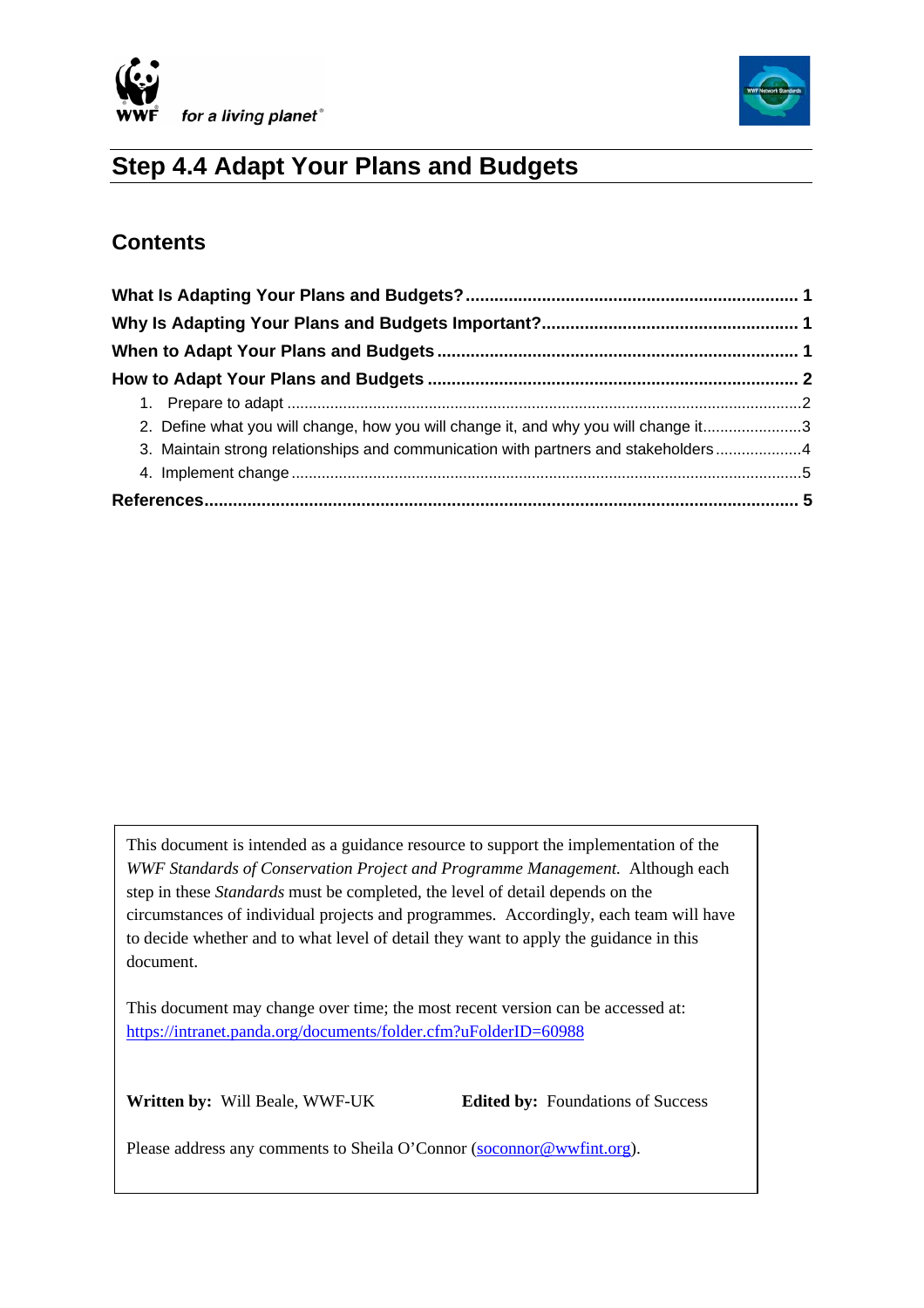# **Adapt your Plans and Budgets**

#### <span id="page-2-0"></span>**What Is Adapting Your Plans and Budgets?**

"Adapting your plans and budgets" is essentially about using information to adapt and improve your project. It focuses primarily on using what you have learned in the analysis and discussions in Steps 4.2 and 4.3 to modify and optimise your activities.

In practical terms, it means you need to periodically update all the sections of your strategic plan to reflect what you have learned, and make sure your action on the ground is in line with your revised plans. As you make changes, you should also document the reasons behind them so that others will understand what you have learned and why you made these changes.

# **Why Is Adapting Your Plans and Budgets Important?**

Adapting your plans and budgets to reflect what you have learned ensures that you continuously improve the effectiveness and efficiency of your project. All the planning that you did earlier in the project was not meant to be a one-time event, never to be revisited or used again. Indeed, adaptation should be viewed positively as a strategic response to new information.

Conversely if you do not adapt your plans when new information becomes available, the effectiveness of your project will decrease.

## **When to Adapt Your Plans and Budgets**

The short answer is "when information tells you that you need to adapt your plan, do so as soon as you can." In principle this sounds easy and logical, and if you have followed the other steps of the Standards project cycle you should be well placed to adapt your plans effectively.

In practice it can be quite challenging to manage change and at the same time keep the project moving forwards. In particular, if plans are adapted too often in response to events rather than evidence, implementation is likely to suffer and it can even be demotivating for teams.

Therefore as a project team, when adapting your plans you need to consider factors such as:

- Importance/ benefit of the change;
- Size of the change required (extent of activities that need to change);
- Strength of evidence for change;
- Stakeholders and their likely response; and
- Costs of change (time, cash and attention that would otherwise be allocated to implementation).

If you are clear about these factors, you are more likely to adapt your plans successfully and efficiently. In practice, one of the most reliable ways to ensure the necessary adaptation happens is to periodically plan time for analysis, redesign and replanning. There are usually defined points within a project cycle and an annual planning cycle when it is natural to do this (see below). Click here for the [WWF Project Reporting Cycle.](http://intranet.panda.org/documents/document.cfm?uFolderID=52860&uDocID=54603)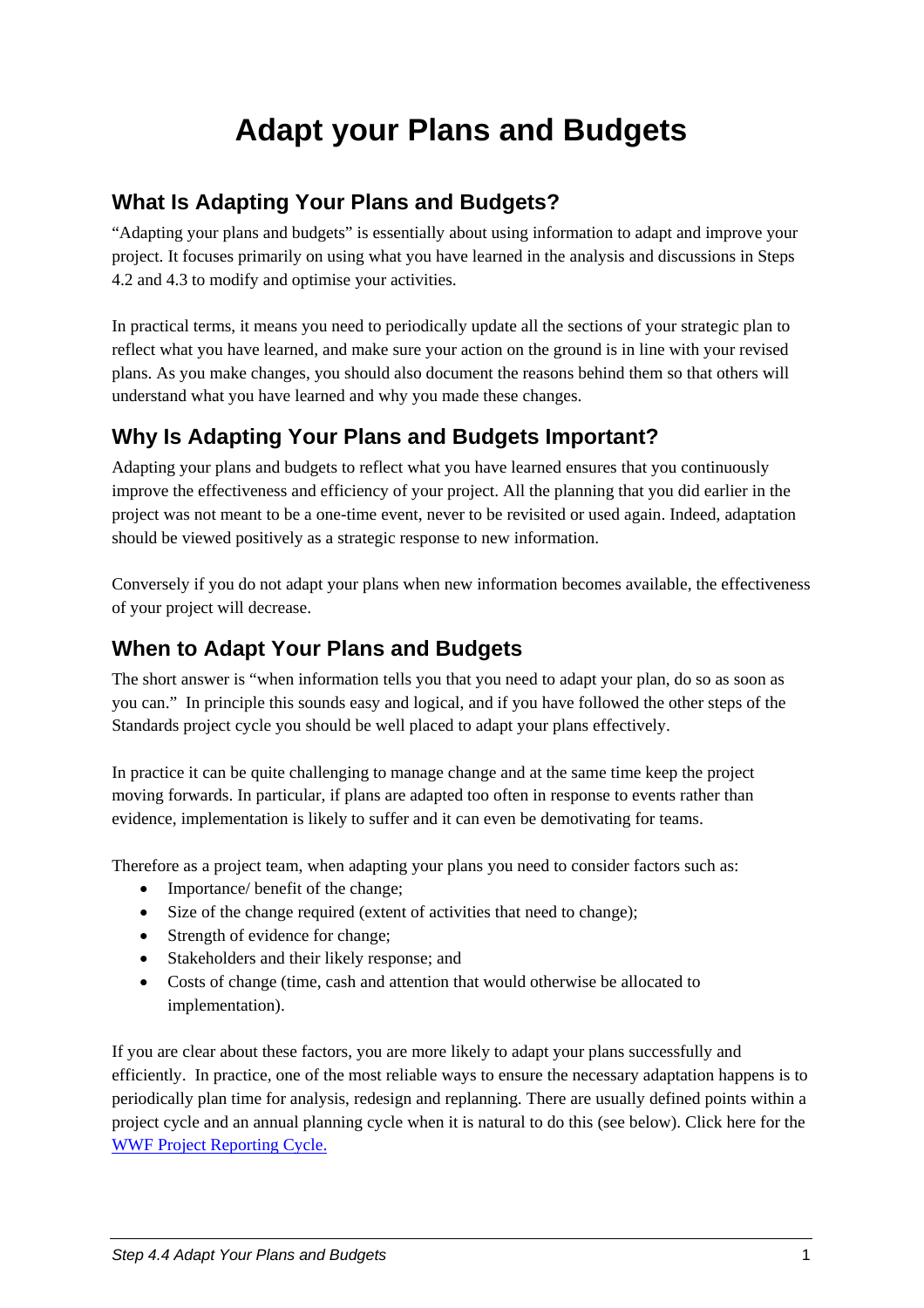# <span id="page-3-0"></span>**How to Adapt Your Plans and Budgets**

As far as possible, everyone involved needs to support the idea of change and be willing to collaborate in that change process. In any project or organization, resistance to change can come from senior staff, team members, partners or other stakeholders. Being prepared to adapt may involve educating people about the benefits of *informed* change.

Successful adaptation relies primarily on the quality of four main factors:

- Preparing in advance to adapt;
- Clear definition of the change required and why it is required;
- Maintaining strong relationships and communication with partners and stakeholders; and
- Effectively implementing the change.

These four factors are synergistic and mutually supporting. Some basic guidance is provided below on how to manage these factors effectively. Note that to a large extent this is "common sense." You may do much of this well already, but at the same time you will always be able to improve.

#### **1. Prepare to adapt**

As explained above, it is important to anticipate the need to adapt your plans and to prepare for this. Partly this means simply "planning time for planning." As part of your work plan or project calendar, you should schedule time for adaptive management. If you find it useful, you can do this in a separate plan or calendar, but this is not necessary – what is most important is that you plan time for key adaptive management activities such as analyzing data, reporting results, and adapting your plans. That said, it is also important to be receptive to spontaneous, unplanned learning that often arises in the course of a project. You cannot and should not try to schedule this type of adapting, but rather encourage it as the need arises.

Including time for adapting in your project calendar or work plan provides a simple, visual way of ensuring these activities are logically and efficiently sequenced. In addition it can increase understanding and ownership by project team members and partners in terms of their contribution to effective adaptive management (i.e. what needs to happen when and why).

#### **Activities to Include When Scheduling Adaptive Management**

Your timeline for planning for adaptive management should normally cover the next 12-18 months. Depending on whether you are including adaptive management in your project calendar or workplan, you may find it useful to present activities related to or affecting adaptation in a Gantt Chart or calendar format. These might include:

- Planned visits by donors
- Key scheduled meetings with partners/ stakeholders
- Reporting and forecasting (the [WWF Project Reporting Cycle](http://intranet.panda.org/documents/document.cfm?uFolderID=52860&uDocID=54603) provides an important starting point but this shows deadlines only for the overall project reports).
- Audits, evaluations or peer reviews
- Analysis of data (technical and financial)
- Adapting the strategic plan (redesign)
- Sharing lessons/ examples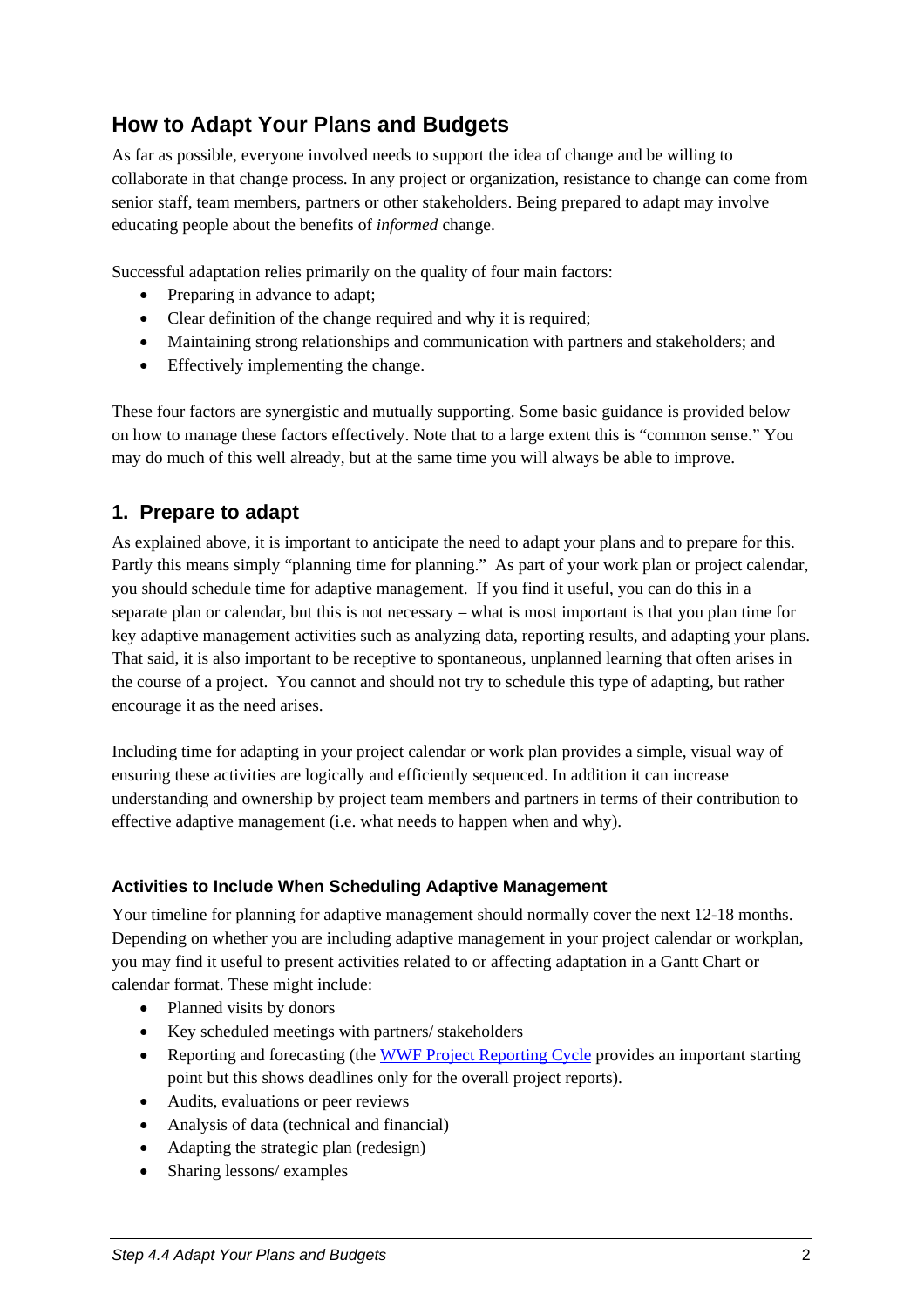#### <span id="page-4-0"></span>**Guidance for Scheduling Adaptive Management**

- Focus mainly on the project team and implementing partners, but include also key timings (e.g., report deadlines) for National/ Programme Offices, WWF Network and donors.
- Do not attempt to include implementation activities, but be aware of periods when implementation is likely to be particularly busy.
- Identify the "flow" between related activities (e.g. where a report from a field team feeds up to a Programme Office and where feedback flows back down).
- Ensure that the activities are sequenced logically with sufficient time and human resource allocated. Consider both technical and operational aspects.
- Where necessary, work with partners to simplify the schedule. For example, will external donors accept WWF reports? Are some partners adhering to Network Standards? Would a Programme Implementation Agreement help to simplify the schedule?

Once you have developed an Adaptive Management Schedule you need to use it! Often it can be helpful to have one member of the project team or office focusing on these activities to make sure everyone is delivering their contribution in accordance with the schedule.

#### **2. Define what you will change, how you will change it, and why you will change it**

Before you actually make changes to plans you need to clearly define what you are changing, how you will change it, and why. You need to consider both technical and operational aspects, and try to be sure that as far as possible you are using reliable information to make your decisions.

The questions in the table below may be helpful in defining change and smoothing the process of change.

| Question                                         | <b>Specific sub questions</b>                                                              |
|--------------------------------------------------|--------------------------------------------------------------------------------------------|
| What are you changing<br>and how will it change? | Action Plan and Monitoring Plan                                                            |
|                                                  | • Do you need to change any goals or objectives?                                           |
|                                                  | • Are any major activities starting or stopping?                                           |
|                                                  | • Do indicators or monitoring methods need to change?                                      |
|                                                  | <b>Operational Plan</b>                                                                    |
|                                                  | Overall is the project scaling up, scaling down or staying about the<br>$\bullet$<br>same? |
|                                                  | Are there any major resource implications (e.g. financial or human)?<br>٠                  |
|                                                  | What are the priority changes (due to importance or urgency)?<br>$\bullet$                 |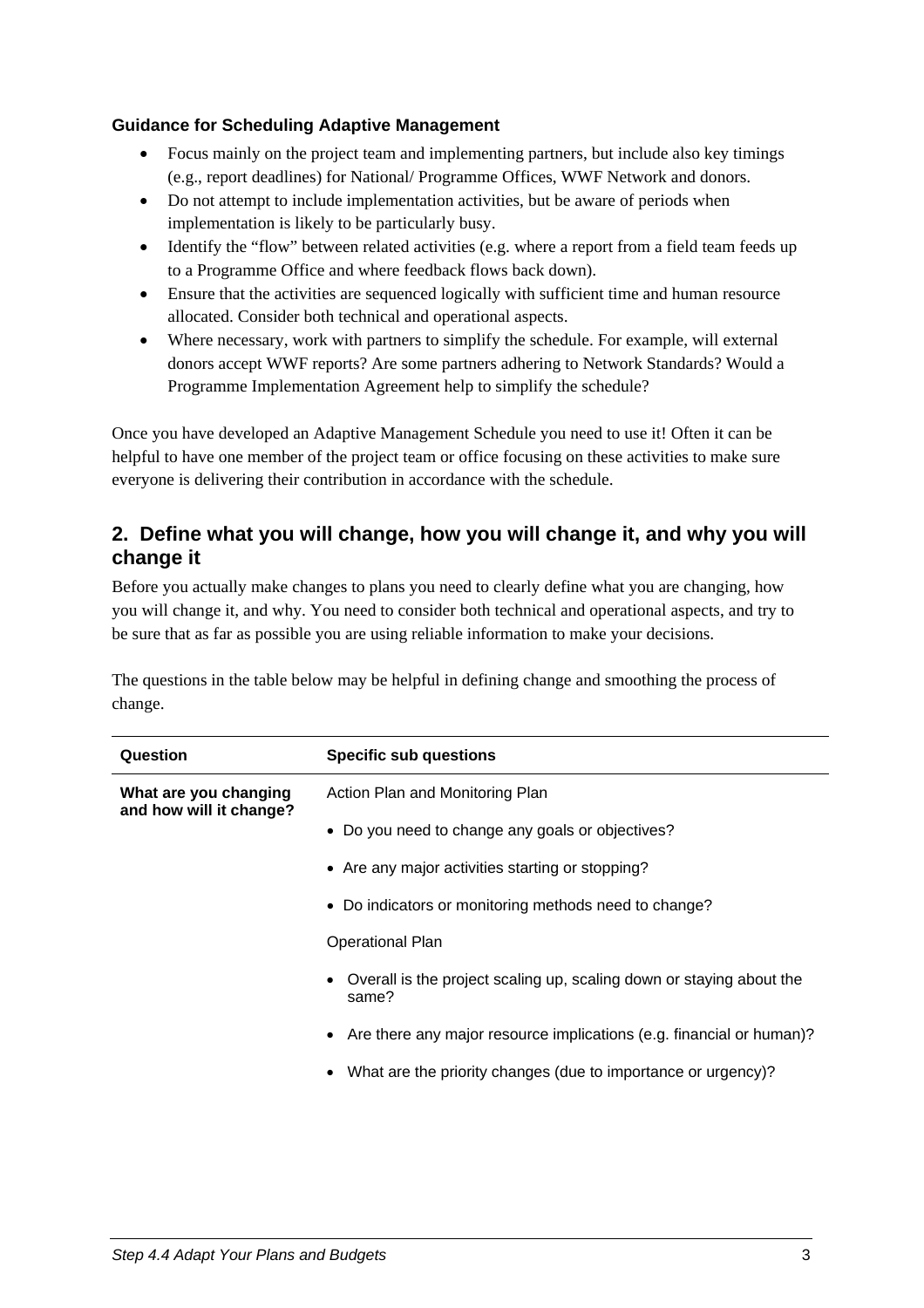<span id="page-5-0"></span>

| Question                                | <b>Specific sub questions</b>                                                                                                                                                           |
|-----------------------------------------|-----------------------------------------------------------------------------------------------------------------------------------------------------------------------------------------|
| Why are you changing?                   | Is the evidence for change based mainly on:                                                                                                                                             |
|                                         | • Your analysis of results, assumptions and operations (in 4.2 and<br>$4.3$ ?                                                                                                           |
|                                         | • Evaluations, audits or other formal reviews?                                                                                                                                          |
|                                         | • Opinion or analysis of partners/ stakeholders (e.g. donors)?                                                                                                                          |
|                                         | Specifically what will be gained by this change?                                                                                                                                        |
|                                         | What (if anything) will be lost?                                                                                                                                                        |
| What are the practical<br>implications? | Are there any constraints, such as contractual obligations to fulfill<br>before you can change plans?                                                                                   |
|                                         | What is the likely attitude of key partners and stakeholders to change?<br>Are they aware through participation, reports, forecasts and other<br>communications that change is planned? |
|                                         | How will you exit from activities that need to stop?                                                                                                                                    |
|                                         | Who is responsible for adapting plans and implementing the change?<br>What extra support will be required (if any)?                                                                     |
|                                         | Where will changes be documented? (e.g. project documents and<br>reports)                                                                                                               |

#### **3. Maintain strong relationships and communication with partners and stakeholders**

You can adapt your plans more easily if you have positive relationships within your team and with key partners and stakeholders and if you maintain frequent communication with them so that they are aware of how the project is going and are prepared for possible change. Over time people who collaborate and communicate well together come to trust each other; this usually leads to each party giving the other more freedom to take action.

Good relationships and communications are supported by the first two steps described above:

- "Preparing to adapt" can help you and your partners define clear and transparent project processes and communication flows.
- "Defining change" can help you clarify what you need to say to partners and stakeholders, and decide what level of stakeholder participation is needed in adapting plans.

Of course these are not the only factors involved in developing a good working relationship with partners and stakeholders. Other factors such as cultural context and individual personality can be equally important. Without getting too complicated, it can also be helpful to periodically review or "audit" some of your key relationships and consider how they could be improved. For more information on auditing and a simple tool that will help you do that, see [3.4 Partner Management](https://intranet.panda.org/documents/folder.cfm?uFolderID=60980)  [Systems and Agreements](https://intranet.panda.org/documents/folder.cfm?uFolderID=60980).